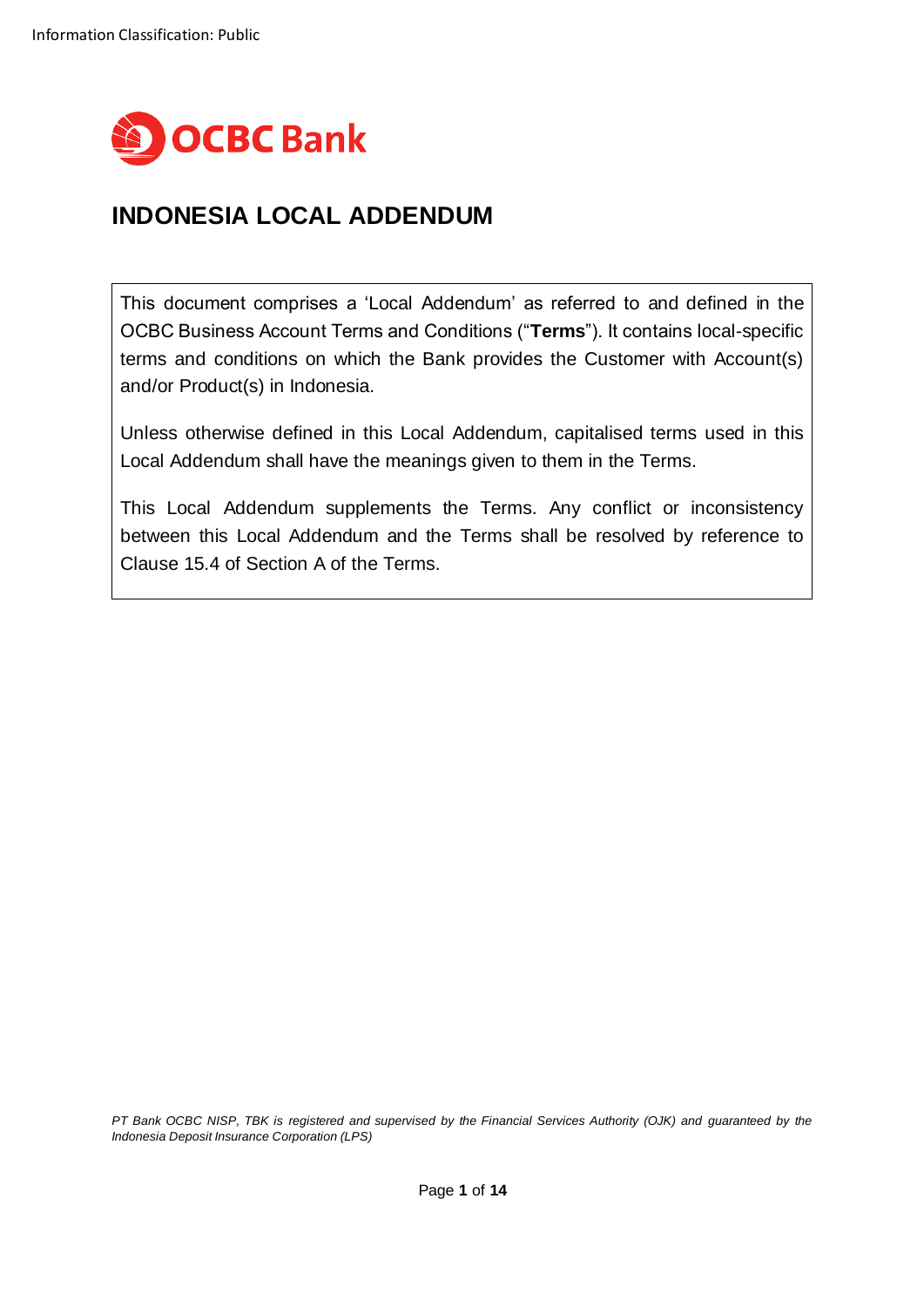# **INDONESIA LOCAL ADDENDUM**

# **1. OPENING ACCOUNT**

- 1.1 Without prejudice to the generality of the Terms and unless otherwise stipulated by prevailing law, the Customer acknowledges and agrees that:
	- (a) the Bank has the right to request additional information and documents and conduct additional verification through other electronic means such as telephone or SMS or email if the Bank considers the completeness of information or documents including digital / electronic information and documents uploaded by the Customer is not sufficient for the Bank in the application process submitted by the Customer; and
	- (b) the Bank has the right to reject or cancelled the application for account opening, Bank's Services and/or Products, the event of any incorrect, incomplete or unclear information, data, information, statements, guarantees, authority, power, instructions and / or documents submitted and / or uploaded by the Customer, and the Customer agrees that all data and documents including the beneficial owner data that has been provided by the Customer to the Bank will be fully owned by the Bank. Furthermore, the Customer hereby fully approves the Bank to use, manage, store, utilize and take other actions required by the Bank for information and / or documents that have been received by the Bank or uploaded digitally / electronically by the Customer in connection with opening account at the Bank, to the extent permitted by applicable laws and regulations,

and the Bank will provide the reasons for such rejection or cancellation to the Customer/ prospective Customer.

# **2. CUSTOMER DATA CHANGES**

- 2.1 Without prejudice to the generality of the other Terms, the Customer acknowledges and agrees that:
	- (a) the Customer is obliged to immediately notify and submit to the Bank any changes to any information or data of the Customer, including but not limited to changes in name, address, telephone number, information or data stipulated in the KTP (Indonesian Nationality ID) and / or NPWP (Indonesian Tax ID), information related to Customer's work / business and other matters that deviate or differ from the information or data of the Customer that has been previously given by the Customer to the Bank, both information or data submitted directly in person or through electronic media; and
	- (b) in the event that there is any change in Customer data or information, the Customer hereby authorises the Bank and / or the party(-ies) appointed by the Bank to update or adjust any Customer information or data contained in the Bank system.

# **3. APPROVAL TO GIVE INFORMATION**

- 3.1 Without prejudice to the generality of the Terms, including Clause 11 of Section A of the Terms, the Customer hereby states and agrees to give permission and authority to the Bank, its branches and its officers, at any time, to disclose any or all information and specific matters relating to the Customer to:
	- (a) a party who is engaged by an agreement with the Bank, including its agents or any appointed third party, or any appointed or related third party, either directly or indirectly;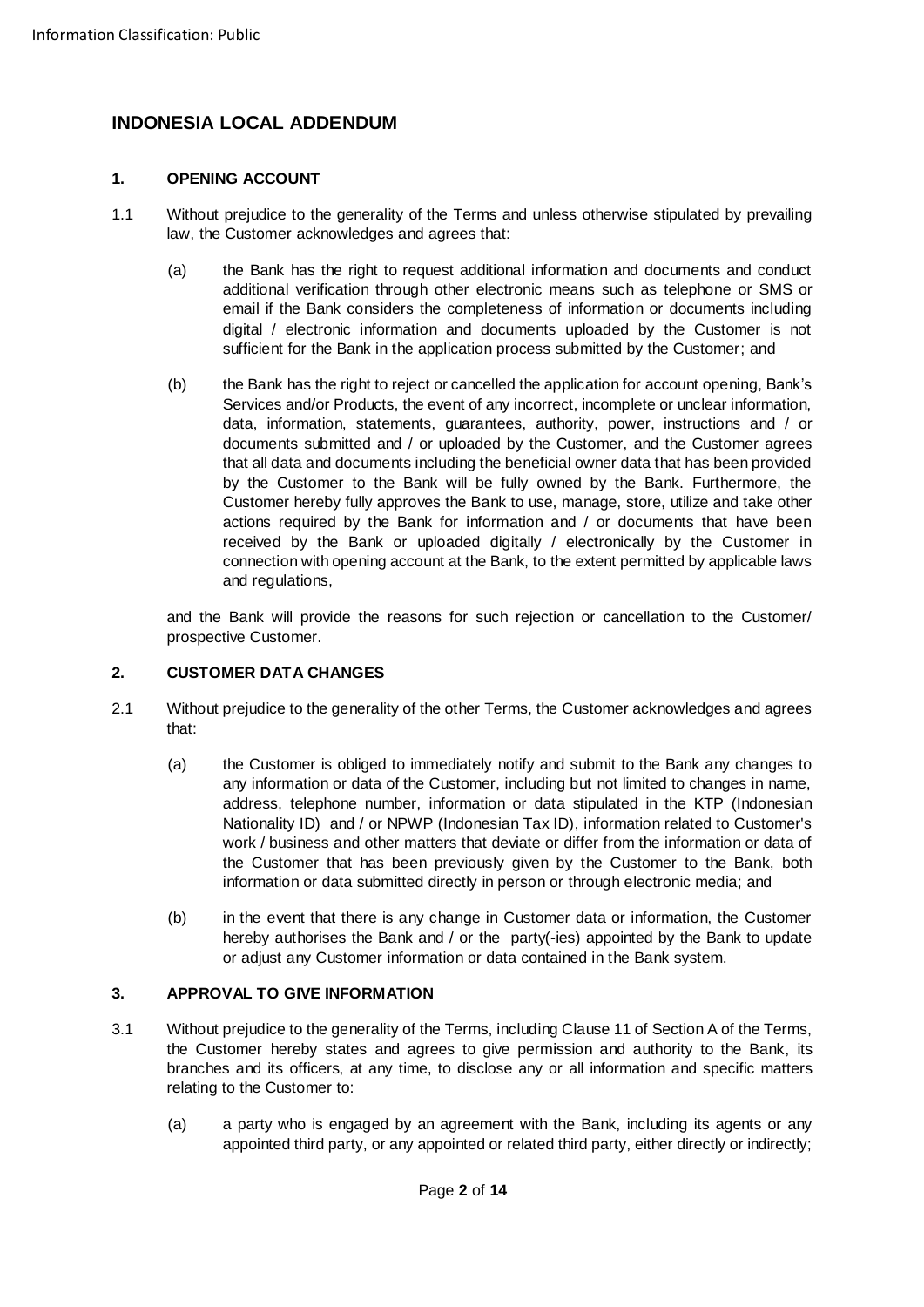- (b) the auditors, professional advisors, including legal advisors of the Bank and parties relating to the Bank;
- (c) the police and public officials performing investigation concerning any violation of law, including money laundering allegation;
- (d) the service providers hired by the Bank (including administration service or any other services) provided that those parties are required to maintain the confidentiality of the relevant data;
- (e) any receiver appointed by the court or at the Bank's request;
- (f) any person or entity who is permitted or allowed, under the provisions of laws and regulations, to receive the disclosure; and/or
- (g) any government representatives and officials or competent authorities in Indonesia or in any other countries where the Bank has to submit itself thereto under the agreement/regulations.
- 3.2 The Bank shall appropriately apply the prudential banking principle according to the prevailing laws to ensure that information regarding the Customer, including but not limited to account, transaction and any authorised persons of the Customer be confidentially treated.

# **4. CUSTOMER INSTRUCTIONS**

- 5.1. The Customer agrees that any agreement using an OTP (One Time Password) sent to the Customer via SMS to the Bank constitutes a form of legal and binding instruction and approval given by the Customer to the Bank and can be fully used as evidence as referred to in applicable laws and regulations.
- 5.2. The Customer agrees that the Customer is fully responsible for all Instructions made using OTP data processed by the Bank, and the Customer agrees to release the Bank from all kinds of claims, lawsuits and / or other legal actions from any party related to the implementation of the said Instruction.
- 5.3. The Bank will perform its best effort to carry out the Customer's Instruction, however the Bank is not responsible for failure in its implementation, except those caused by the Bank's negligence or fault.
- 5.4. Without prejudice to the generality of the Terms, and in addition to Clause 13.1 of Section A of the Terms and Clause 7.3 of Section B of the Terms, the Bank is not responsible for any losses suffered by the Customer arising from or related to:
	- (a) any Instructions and/or communications from the Customer;
	- (b) any cancellation of Instructions for transactions received and carried out by the Bank;
	- (c) any problems related to telecommunications connection / networks;
	- (d) any incorrect or incomplete Customer's Instructions;
	- (e) any faults or omissions of the Customer in following the terms and guidelines, instructions and Procedures provided by the Bank;
	- (f) any delays or refusals to carry out Customer's Instructions by the Bank; and/or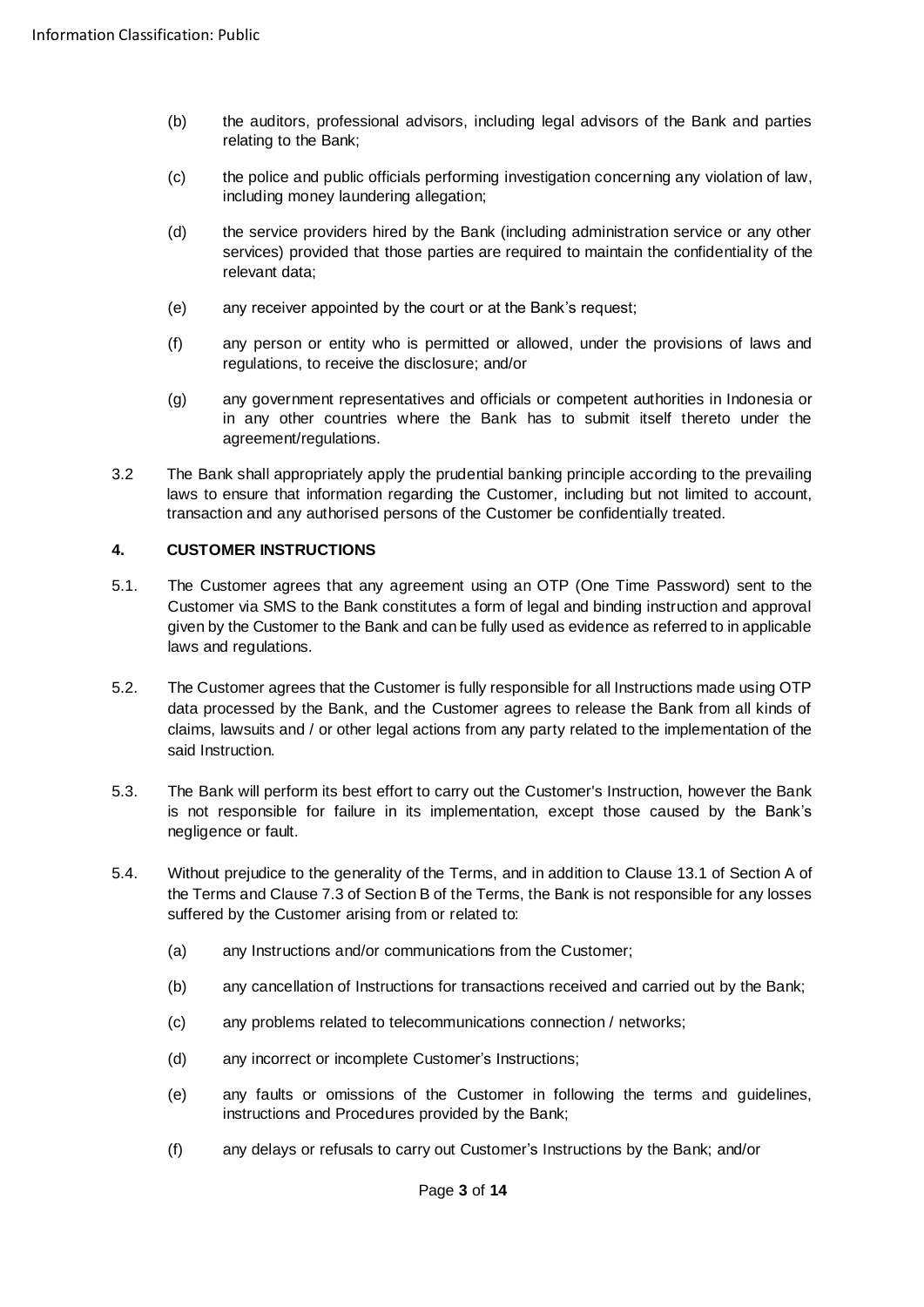(g) any losses in any form due to or related to the implementation of Instructions and communications that, in the Bank's opinion those have been received from the Customer according to information, data and documentation stored in the Bank system.

# **5. CHEQUES**

#### *Stop Payment Orders*

- 5.1 Clause 8.7 of Section A of the Terms shall not apply to cheques/transfer bills issued in relation to Account(s) provided by the Bank in Indonesia. If any Customer intends to cancel or discontinue payment of any cheque/transfer bill issued by the Customer, the Customer must provide the Bank with complete instructions in writing, any other documents required by the Bank, and complete information relating to the cheque/transfer bill, including:
	- (a) the cheque/transfer bill number;
	- (b) date of issue;
	- (c) name of beneficiary (if any); and
	- (d) the amount.

#### *Fund Drawdown*

- 5.2 Where cheque facilities are offered in connection with any Account or Product, the Customer agrees that:
	- (a) any signature affixed in cheque/transfer bill must be conform to the signature specimen given by the Customer to the Bank;
	- (b) upon the closing of an Account either by the Customer or by the Bank, all cheque forms previously issued to the Customer and not used shall become the property of the Bank, and the Customer shall forthwith return them to the Bank;
	- (c) any failure to make claim payment for any cheque/transfer bill presented by the Customer caused by rejection from the issuing bank, within one (1) year from the refusal of such cheque/transfer bill the Bank shall be entitled to destroy the cheque/transfer bill;
	- (d) the procedure of fund drawdown under any bouncing/reject cheque/transfer bill shall be regulated by and subject to Bank Indonesia's regulations; and
	- (e) in case any presented cheque/transfer bill to any other bank or payment is covered without any adequate fund, such cheque/transfer bill or payment shall be reported to Bank Indonesia according to the prevailing laws and the Bank shall issue a warning letter to the Customer.
- 5.3 Drawdown of cash for any amount placed in foreign currency Account depends on the availability of cash fund of foreign currency in the Bank. Payment of any amount drawn, unless otherwise approved by the Bank, shall be made by the Bank by telegraphic transfer.
- 5.4 Fund drawdown by the Customer shall be conducted according to the procedure provided by the Bank from time to time. Fund may be drawn down after the Bank has received the drawdown instruction acceptable to the Bank, including provision of the identity card or passport by the Customer or the authorized signatory. Unless otherwise by prior written approval of the Bank, fund drawdown may be conducted only in writing and signed according to the signature specimen and the authority received by the Bank. Any arrangement made with the Bank for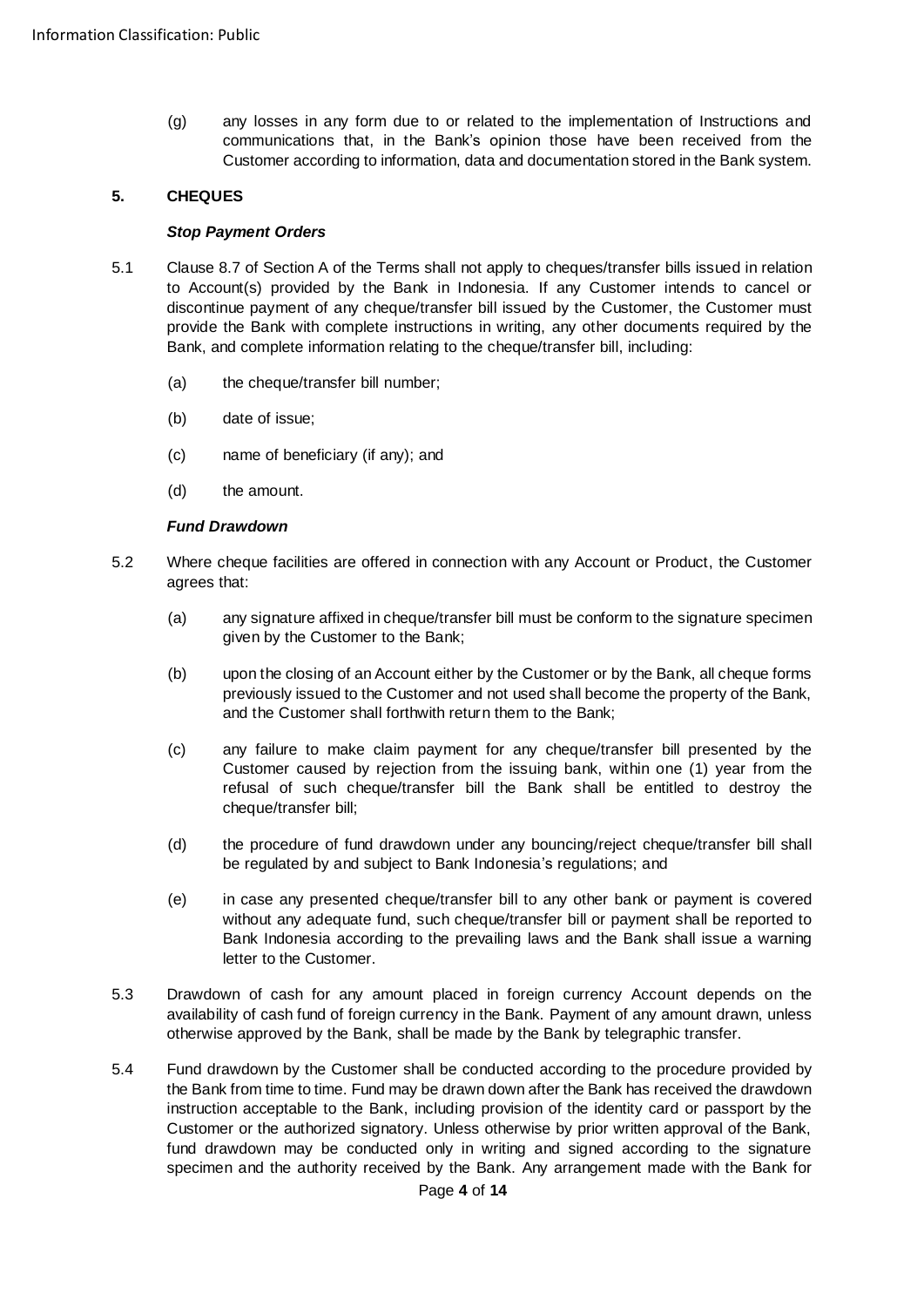instruction of fund drawdown other than in writing shall be solely for the Customer's risk and the Bank shall not be responsible for any loss, damage or liabilities incurring or suffered by the Customer in connection with such arrangement.

- 5.5 The Bank shall be entitled (but not be obliged) in its sole and absolute discretion to reject any cheque/transfer bill that is:
	- (a) not duly signed in conformity with specimen signature(s) and authorisations provided by the Customer to the Bank;
	- (b) an over the counter cheque in which the word "bearer" has been cancelled; and/or
	- (c) determined by the Bank in its sole and absolute discretion to be in a form unacceptable to it.
- 5.6 The Customer is fully responsible for:
	- (a) the correctness and validity of all endorsements appearing on cheques/transfer bills. The Bank does not undertake the identification of endorsers of cheques drawn to order and reserves the right to refuse payment of cheques so drawn; and
	- (b) the safekeeping of the cheques and in the event that any cheques are mislaid, lost or stolen, the Customer must immediately notify the Bank in writing or if notification is made verbally, it shall be followed by written notification, complete with the loss report from the police. Any police report received after 1.00 p.m. is valid on the next Business Day.

### **6. SUSPENSION AND TERMINATION OF ACCOUNT**

- 6.1 For the avoidance of doubt, the Bank may, upon prior written notice to the Customer, terminate any Account for any reason whatsoever.
- 6.2 Without prejudice to the generality of the Terms, upon occurrence of any of the following events, the Bank shall be entitled (without demand or notice) to terminate the Account(s) with immediate effect:
	- (a) in the Bank's opinion the use of Account is inconsistent with the purpose and intended nature of Account as specified on the application form; and/or
	- (b) if the Customer's name is included in any blacklist issued by:
		- (i) Bank Indonesia (Central Bank);
		- (ii) any international institutions (e.g. the list of terrorists issued by the United Nations (PBB));
		- (iii) the authorized government institution/agency; and/or
		- (iv) the Bank's supervision register; and/or
	- (c) any order/instruction of the authorized official under any Applicable Laws.
- 6.3 Under Financial Services Authority's regulation on Implementation of Anti Money Laundering and Combating the Financing of Terrorism Program for Commercial Bank, the Bank is obliged to reject transactions, cancel transactions and/or terminate any relationship with the Customer, if: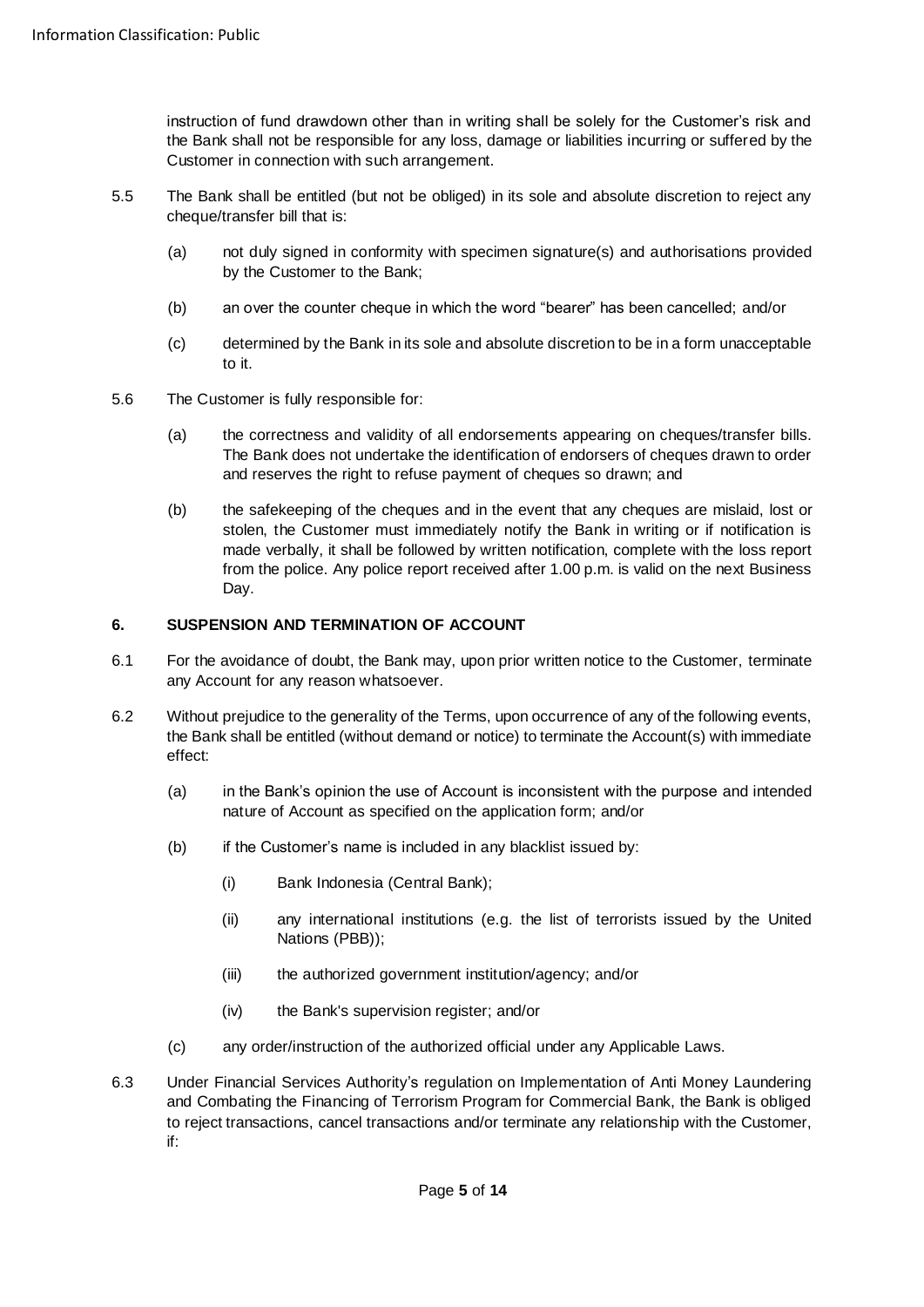- (a) the required documents to support the data/information submitted by the Customer does not fulfil the requirements required by the Financial Services Authority regulation on Concerning Implementation of Anti Money Laundering and Combating the Financing of Terrorism Program for Commercial Bank;
- (b) the authenticity of any explanation or information provided by the Customer is questionable and/or document used is discovered or alleged to be counterfeit;
- (c) the source of fund is discovered and/or alleged to be derived from criminal offense(s);
- (d) a shell bank or commercial bank or sharia commercial bank that allows its account to be used by a shell bank;
- (e) the Customer is registered in the list of suspected terrorists and terrorist organizations, and / or list for the Prevention of Weapons of Mass Destruction Proliferation and Terrorism; and/or
- (f) the Customer is registered as sanctions person / entities and / or originating from countries that are included in comprehensive sanctions countries / jurisdictions.

The Customer agrees that the Bank shall not be responsible or liable for any expense, loss, damage, liability or other consequences suffered or incurred (directly or indirectly) by the Customer or any third party in connection with the performance of the Bank's authority as specified above.

#### *Suspended Account*

- 6.4 As long as the Account is suspended, the Customer cannot carry out any debiting or crediting transactions, with the exception of transactions related to the following fees that can still be carried out:
	- (a) debiting Account for administration costs payment, including administrative costs for the Suspended Account
	- (b) payment of interest;
	- (c) payment of taxes on interest;
	- (d) imposition of stamp fees for bank statement;
	- (e) account debit through clearing or bank draft disbursement conducted by a third party (the party receiving payment from the Customer) for the Rupiah Giro Account;
	- (f) debiting renewal rental fees of the Safe Deposit Box (SDB); and/or
	- (g) debiting for the payment of Customer's obligations which are still owed to the Bank.
- 6.5 For suspended Accounts, the Bank has the right to impose administrative fee which will be charged to the account in the amount specified in accordance with the applicable policies in the Bank, with prior notification in accordance with the applicable laws and regulations.
- 6.6 To re-activate a suspended Account, the Customer must contact the nearest Bank's branch to complete and sign the Account activation form and update the Customer's data in front of the Bank officer or through other mechanisms approved by the Bank. After activating a suspended Account, the Customer is required to carry out transactions using that Account.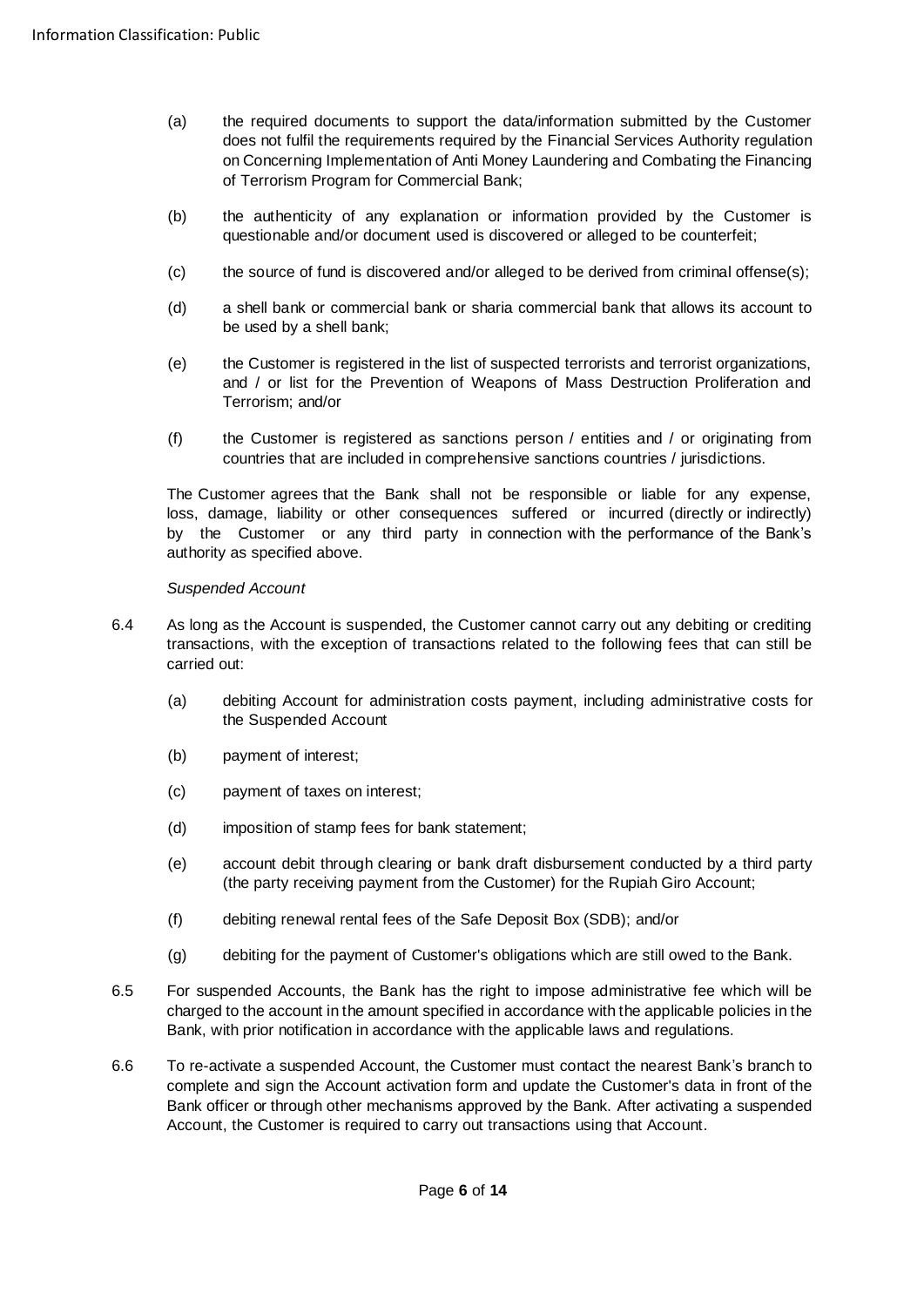### **7. ACCOUNT BLOCKING AND ACCOUNT DEBITING**

- 7.1 In order to implement the prudential banking principle according to Indonesian law, the Bank has the right and the Customer hereby authorises the Bank to hold some part or the whole of the balance in the Account (hold amount) and / or to debit the Account, if:
	- (a) there is request from the Customer to the Bank to hold the Customer's Account according to the method / procedure determined by the Bank from time to time;
	- (b) there is a notification of the Customer's death or mental incapacity. The revocation of such holding shall be carried out if there is convincing evidence that the Customer is still alive or legally capable or upon request of other party (i.e. legitimate heir, curator) based on the evidence received by the Bank;
	- (c) for security measures on Customer's assets, there is order from the police and / or prosecutor; or there is confiscation order from the Court and / or authorised agency; or there is allegation of fraud; or there is report of criminal allegation or other events that cause losses towards Bank and / or Customer; and/or
	- (d) there is indication and / or presumption of disputes in the internal of Customer, or because of other things that could harm the Customer until there is evidence of dispute resolution received by the Bank.
- 7.2 The Bank is obliged at any times to correct errors / mistakes made by the Bank, either because of errors by employees or because there are disturbances / errors in the Bank system, or because of error from the remitting bank and it requests refund, in the case of either crediting or debiting an Account or in carrying out all instructions related to it. In the event of an error and / or mistake made by the Bank and / or the remitting bank, the Customer hereby declares that it:
	- (a) gives approval and power to the Bank to debit the Account for the Bank to debit the Account to correct any such errors / mistake; and
	- (b) will not make legal proceeding or request for compensation from the Bank or its employees for any errors / mistakes to be corrected by the Bank within a reasonable period after the Bank is aware of such error.

#### <span id="page-6-0"></span>**8. DISCLAIMER AND DELAY OF TRANSACTIONS**

- 8.1 Without prejudice to the generality of the Terms, including Clause 8 of Section A of the Terms, the Customer agrees that the Bank has the right to reject or not follow the Instructions if:
	- (a) the Instructions are not in accordance with applicable laws, regulations or legislation, including laws concerning financial crime, the Corruption Eradication Act, the Law of Money Laundering applicable in Indonesia and internationally, and compliance with the prevention of financing for, among others, terrorists and sanctioned parties;
	- (b) such Instruction will cause the amount of payment exceeding the balance in the Account;
	- (c) the Instruction given by the Customer cannot be verified.
- 8.2 If necessary, in connection with the provisions of this Clause [8,](#page-6-0) the Bank has the right:
	- Page **7** of **14** (a) to request the Customer to provide all information requested by the Bank to comply with the laws and regulations including but not limited to name, address, age, gender, personal identification information, income , work, assets, debt, source of assets,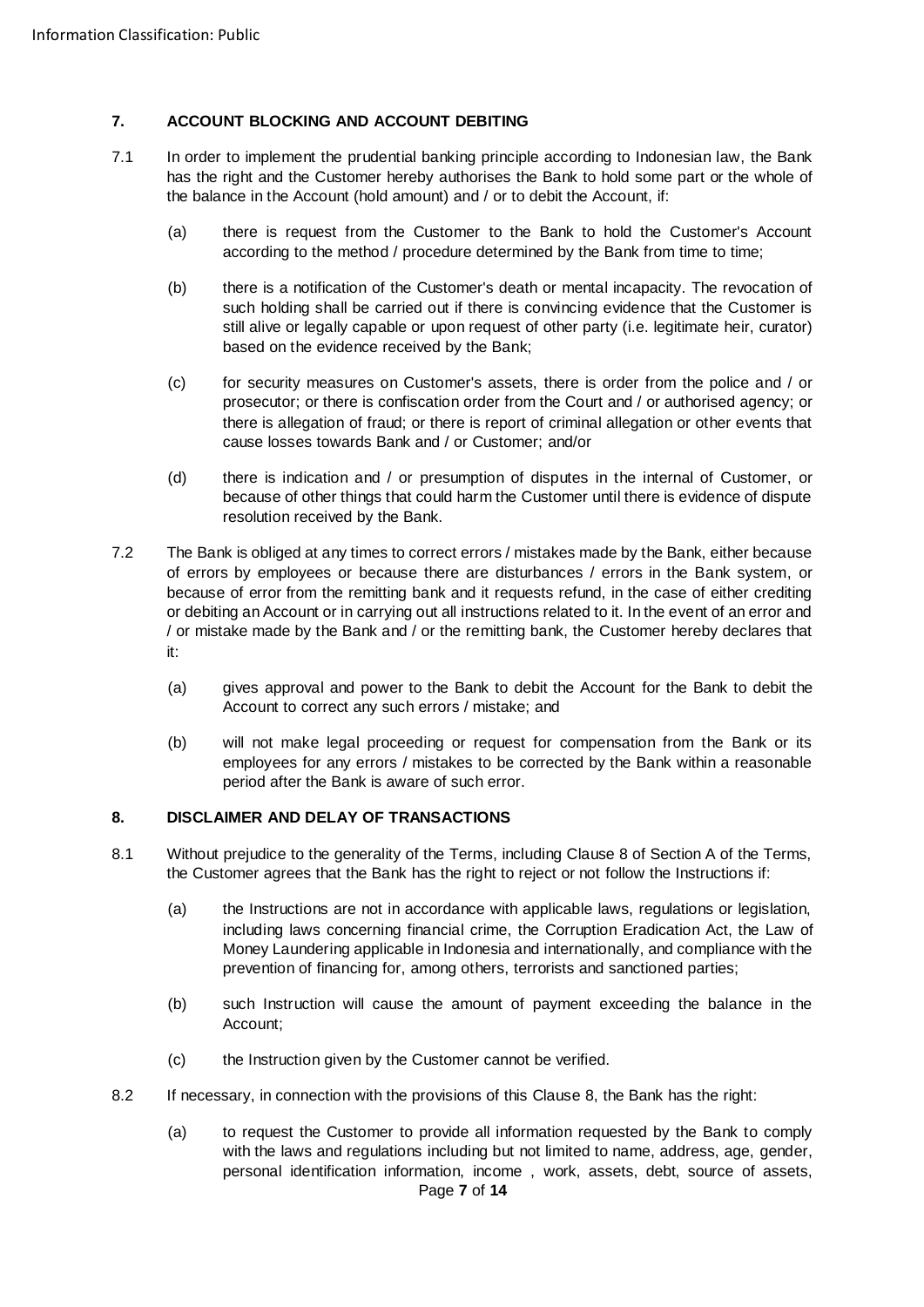purpose of opening an Account, investment objectives, all financial plans or other relevant financial information from the Customer;

- (b) to request the Customer to provide the Bank with the latest information;
- (c) to intercept and investigate all payment orders and other information or communication sent to or by the Customer, or on behalf of the Customer through the Bank system; and
- (d) if necessary, related to the potential for terrorist financing, to conduct further investigations to determine whether the names that appear in all transactions carried out or will be carried out by the Customer through the Account are the names of terrorists.
- 8.3 In addition, the Customer agrees and acknowledges that to the extent permitted by the applicable laws and regulations, if there are uncertainty, inconsistent Instruction, OTP code errors, disputes from the Customer with other parties that cause conflicting Instructions, or there is a suspicion of indications of criminal act including but not limited to falsification, fraud, invalidity or irregularity of the Instruction / transaction Account or as follow-up on the existence of reports of alleged criminal acts related to invalidity or irregularity of the Instruction / transaction on the account or as a follow-up on the existence of reports of alleged criminal acts with regards to incorrect data / information submitted by the Customer to the Bank, the Bank shall be entitled (but not obliged) in its sole and absolute discretion to:
	- (a) refuse to carry out an Instruction on a transaction in an Account;
	- (b) not to send an activation code or OTP or other code that has the same purpose; and
	- (c) hold funds in the Account and limit the Customer's right to withdraw from an Account.
- 8.4 The Customer agrees that the Bank reserves the right to:
	- (a) delay or stop either temporarily or permanently, including extending the suspension, or refusing to process part or all the Instructions / transactions, either at the initiative of the Bank itself or at the request / instruction of the competent authority;
	- (b) block or hold funds in the Account, including debiting the Account and limiting the Customer's right to withdraw funds or suspend the Customer's Account activities (including other Accounts owned by the Customer withthe Bank) or not giving / limiting authority to access Bank facilities / services (including safe deposit box);
	- (c) carry out its obligations related to Customer's information to the authorities in accordance with applicable rules and regulations;
	- (d) request for the information on the source of funds and purpose of using the funds of the Account owner or the authorized person or the owner of the funds, related to the transaction which is deemed to be not match with or against the Customer profile;
	- (e) block an Account as a follow-up on a report of a suspected criminal act, release blocking and/or debit an Account to make refund to other customer account at the request of an interested party if based on the results of the Bank's investigation it is reasonably suspected or found to be known that the data or information Customer submitted to the Bank is incorrect; and/or
	- (f) decide to close the Customer's Account in accordance with the terms and conditions under this Agreement.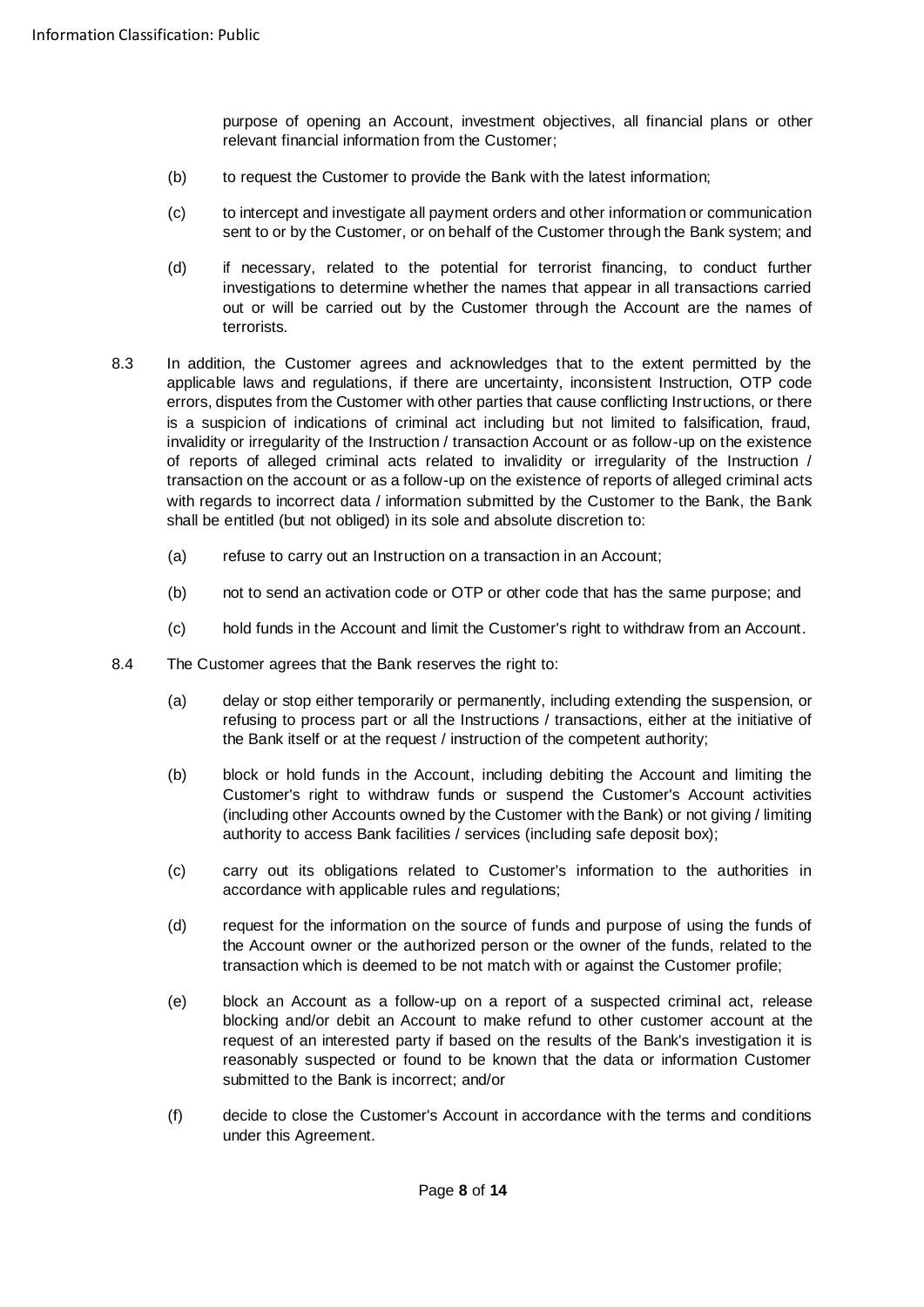8.5 The Bank shall not be liable for any direct losses (including loss of profits or interest) or losses suffered by any other party arising from all actions taken by the Bank pursuant to this Clause [8.](#page-6-0)

# **9. LIMITATION OF LIABILITIES**

- <span id="page-8-0"></span>9.1 For the avoidance of doubt, neither the Bank or any of its employees, nominees or agents shall be liable as a result of acting or failing to act except in the case of the Bank's wilful negligence or misconduct.
- 9.2 Notwithstanding Clause [9.1,](#page-8-0) without prejudice to the the generality of the Terms, and in addition to Clause 13.1 of Section A of the Terms and Clause 7.3 of Section B of the Terms, the Customer agrees that the Bank shall not be liable for any:
	- (a) misunderstanding, damage, delay, loss or failure in sending instruction and communications, whether by post mail, telephone, telegram, telex or facsimile or other means of communication;
	- (b) limitation of use or unavailability or non-payment of funds due to restrictions on foreign currency exchange, unavailability of withdrawn foreign currencies, or other causes beyond the Bank's control;
	- (c) miss received or misused Account statements or bank notifications by unauthorised parties;
	- (d) If tokens and PINs are disclosed by the Customer to other person / party;
	- (e) mishandling of ATM Card by another person / party;
	- (f) losses or claims arising from or in relation with goods transactions carried out by the Customer at the merchant;
	- (g) inauthenticity of, invalidity of, incomplete data or other aspects of documents received by the Bank from the Customer, including but not limited to any document of entitlement of any goods. The Bank is not responsible for those who issue or endorse these documents, including but not limited to the authenticity, validity or correctness of the authority and signature contained in these documents; and/or
	- (h) cost, loss, damage, responsibility or consequence incurred or suffered by the Customer:
		- (i) for acting in good faith to follow Customer's instruction;
		- (ii) if for any reason beyond the Bank's control, the operation of any Account is restricted, disturbed, interrupted or otherwise affected; and/or
		- (iii) any loss or damage caused by any Bank's rejection regarding the Customer Instruction due to the unconformity of Customer's signature and data compared to the data maintained by the Bank.

### **10. AGREEMENT FOR MARKETING PRODUCTS AND BANK SERVICES**

10.1 The Customer hereby gives approval and authority to the Bank to use and/or utilize any data, information and explanation related to the Customer, obtained and/or owned by the Bank including transaction data and information, collectability status (if any) and personal communications with the Customer, for any purpose to the extent possible and permitted by applicable laws and regulations, including authorizing the Bank to make notification,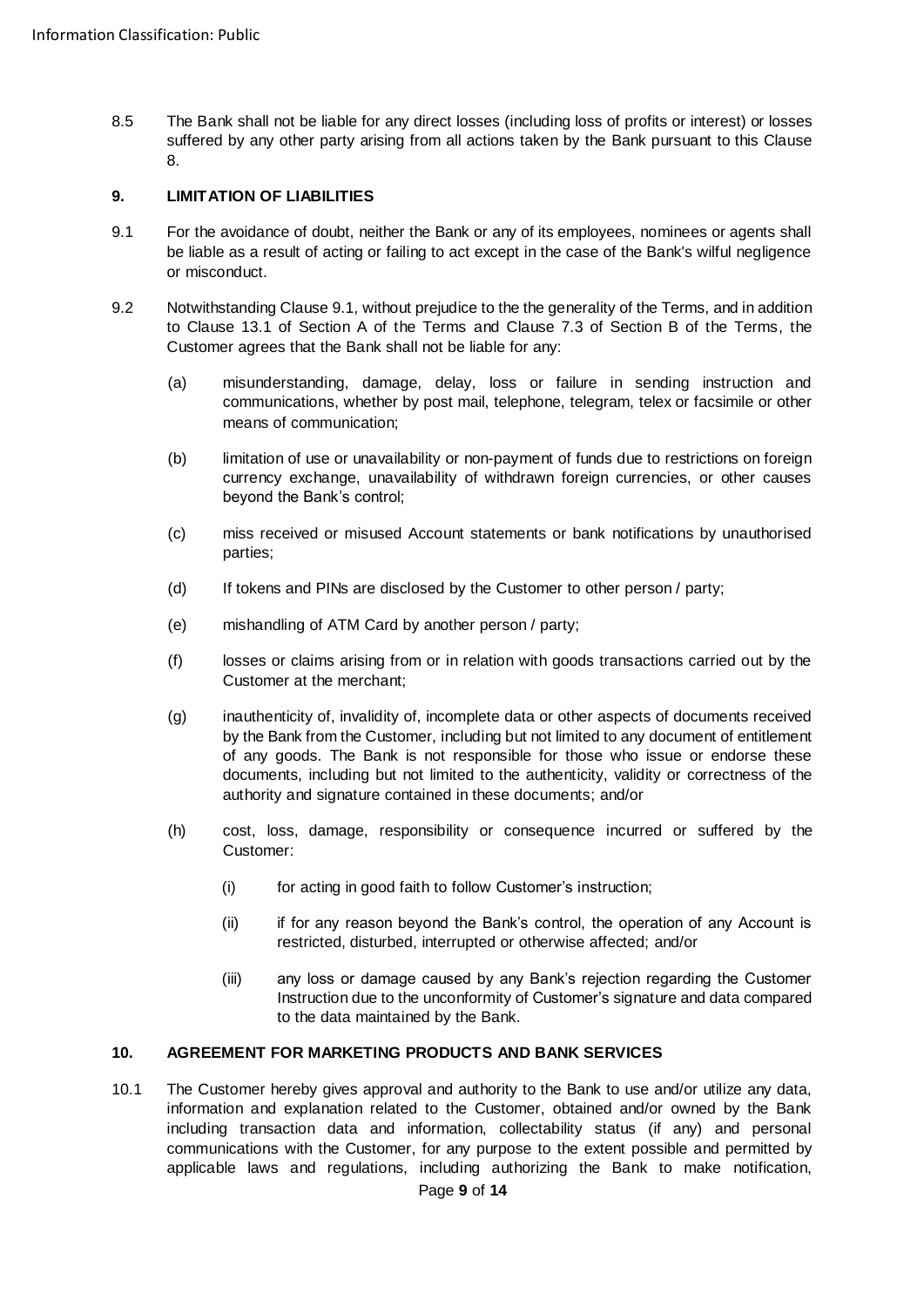information, offers or marketing of Bank products and/or services or other third party products and/or services in cooperation with the Bank or other matters that having similar aims and objectives, with due observance to and in compliance with prevailing laws and regulations.

10.2 For the use of third party data, information and explanation submitted by the Customer to the Bank, the Customer undertakes that the Customer has the consent of any third party for the use of such data, information and explanation, and therefore the Bank is indemnified against any legal action, claim, suit and / or liability of any kind whether from the Customer or any third party arising in the future in connection with the use of the data, information and explanation which has obtained the written approval by the Bank.

### **11. DEPOSITORY INSURANCE**

The Customer hereby acknowledges and agrees that in accordance with the applicable provisions and regulations concerning the Deposit Insurance Corporation (hereinafter referred to as the "LPS Rules and Regulations"), the deposits secured by the Deposit Insurance Corporation are limited to deposits which include the principal value of deposits and interest with a certain maximum amount as well as the maximum interest rate provisions that will apply will be determined from time to time based on the LPS Rules and Regulations. If the Customer's deposit which includes the principal amount of the deposit and interest exceeds the maximum amount of deposits guaranteed by the Deposit Insurance Corporation and / or if the Customer receives effective deposit interest from the Bank that exceeds the maximum guaranteed interest rate set by the Deposit Insurance Agency from time to time, then Customer deposits are not included in the deposit guarantee program by the Deposit Insurance Agency.

#### **12. COMPLAINTS**

- 12.1 The Customer may submit a complaint or objection to the Bank verbally or in writing:
	- (a) if the complaint or objection is made verbally, the Customer may contact Call OCBC NISP at 1500999 (domestic) or +62-21-26506300 (international) or other contact number notified by the Bank from time to time;
	- (b) if the complaint or objection is made in writing, the complaint must be provided with the photocopy of identity card and other supporting documents as required by the Bank;
	- (c) the Customer may also submit a complaint or objection and the procedure to complain can be seen through the Bank's website at www.ocbcnisp.com or visit the nearest Bank branch;
	- (d) If the objection and / or complaint is made verbally, the Bank will settle it in 5 (five) Business Days. However, if the verbal complaint or objection cannot be resolved within the specified time, the Bank will require the Customer or his authorized attorney to submit supporting documents as determined by the applicable regulation;
	- (e) If the objection and / or complaint is made in writing, the Bank will settle it no later than 20 (twenty) Business Days after the date of receipt of the written complaint. In the case of the following conditions, the Bank may extend the settlement period to at least additional 20 (twenty) Business Days:
		- (i) the Bank's branch office that receives the objection and / or complaint is not the same as Bank' branch office where the problem is reported and there are communication problems between the two branch offices;

dDisclaimer and / or complaints submitted by the Customer require research / special examination / further; and/or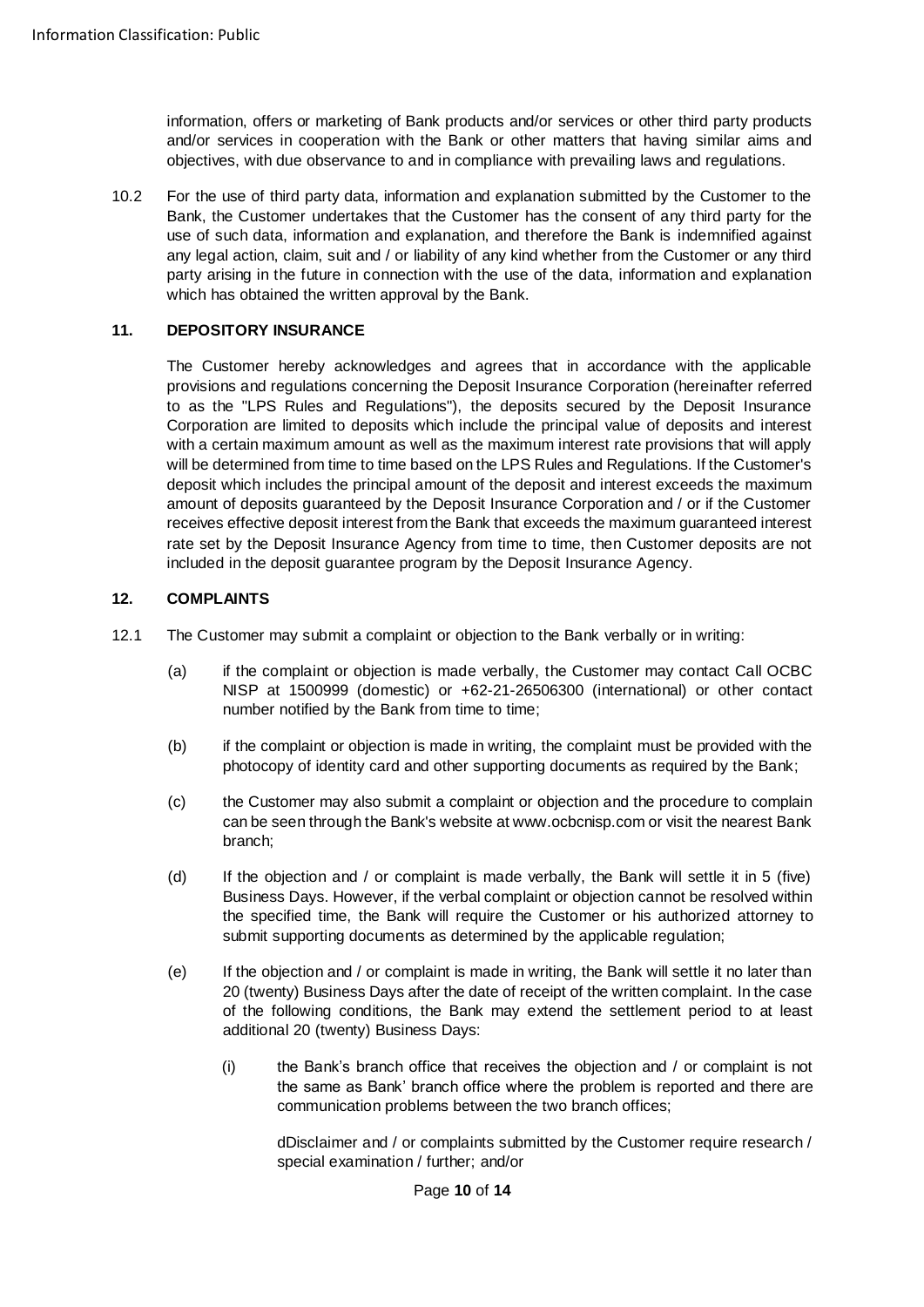- (ii) beyond the Bank's control.
- 12.2 If the Customer rejects the Bank's response to its complaint or objection, the Customer may proceed to dispute settlement option through or outside the court.

# **13. ELECTRONIC TRANSACTION DATA SECURITY**

- 13.1 The customer must
	- (a) keep the password, links address and OTP (One Time Password) secured from other person/party including family members, friends, Bank employees and / or merchants, for whatsoever purpose;
	- (b) not write down passwords, links or OTPs in places that are likely to be known by others;
	- (c) choose a qualified password;
	- (d) change password regularly
	- (e) avoid use the same password combination repeatedly
	- (f) must use each link or OTP carefully so that no one is seen by others.
- 13.2 OTPs sent by the Banks can only be used 1 (one) time during each session of transaction / instruction. After OTP is used or the session ends, OTP cannot be re-used. If the Customer wants to repeat the transaction / instruction, the Customer must enter a new OTP.

### **14. EVIDENCE**

- 14.1 The Customer hereby agrees that the books, records / documents, electronic data tapes / cartridges, communication records, transaction proof records, sound recordings, CCTV recordings, computer print outs, copies or other forms of information or data storage regarding accounts, funds or transaction accounts determined by the Bank is perfect, valid evidence and binding the Customer even though the documents are not accompanied by the original documents and / or wet signature / electronic signature by the Customer and / or the Bank. If necessary, the Bank will send a report on each Account to the Customer using the means / media as determined by the Bank in its sole and absolute discretion. In the event that there are mistake/errors of recording/bookkeeping by the Bank, the Bank has the right at any time to rectify the mistakes/errors, without prior approval from or notification to the Customer.
- 14.2 The Customer hereby declares and agrees that the records and books made by the Bank of and/or resulting from the Bank's actions in rectifying the error/mistake in such records and books shall be conclusive against the Customer and bind the Customer as valid, absolute and perfect evidence.
- 14.3 In addition to the foregoing, for Account transactions conducted by the Customer via e-mail, facsimile and/or telephone and/or other electronic means as made available by Bank, the Customer agrees that any Instruction or communication submitted by the Customer through electronic means:
	- (a) is valid, binding and applies as valid and perfect evidence, and has legal force even though these Instructions or communications are not accompanied by the original document or the wet signature / electronic signature by the Customer and / or Bank, except for Instructions or communications that are expressly required to be submitted in its original form and / or with a wet signature. The Customer agrees to waive Article 1888 of the Indonesian Civil Code; and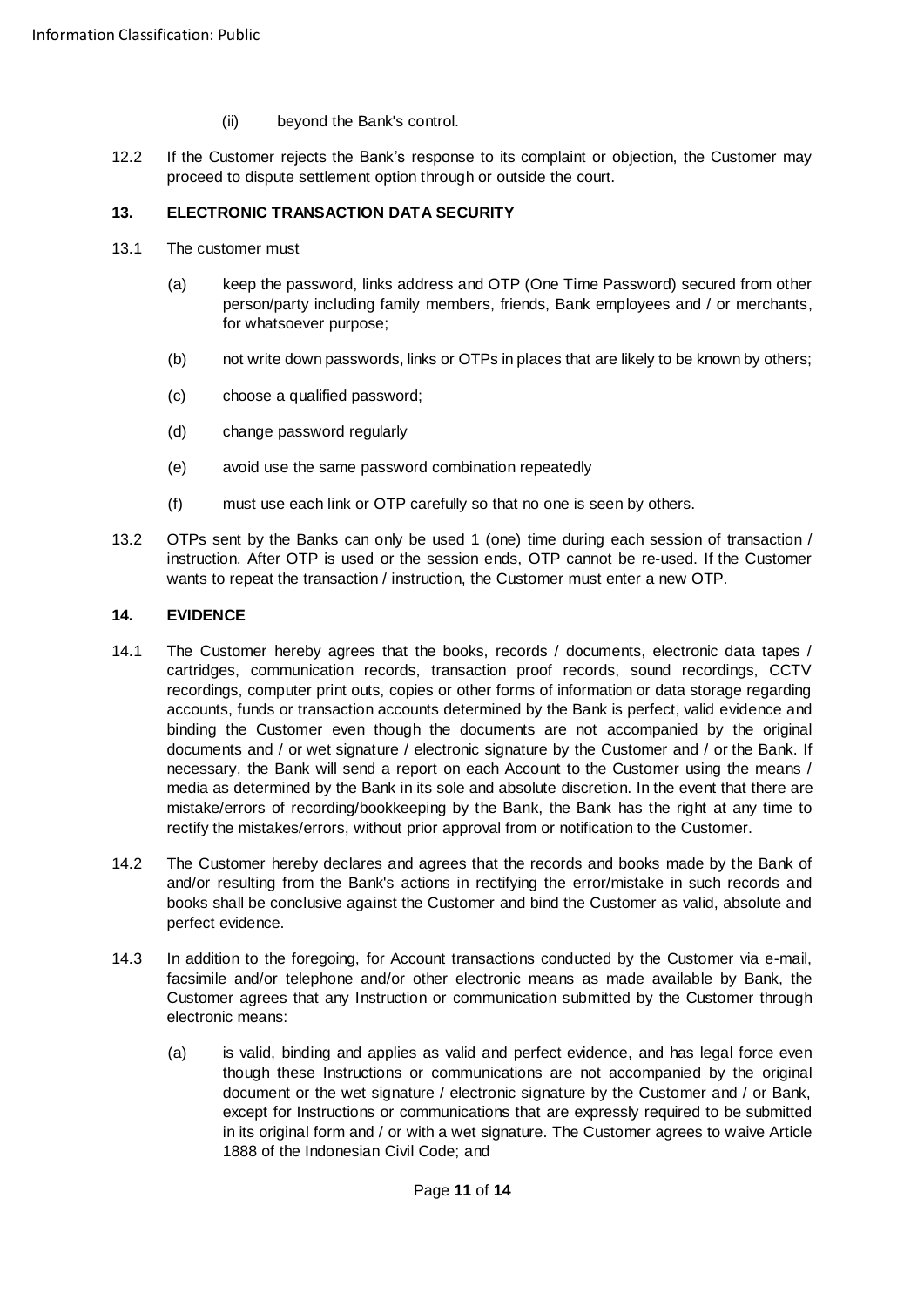- (b) will be proven with the Account's transaction report, any physical documents or electronic format i.e. e-mail, facsimile and/or voice recordings and other documents issued and/or used by the Bank in connection with Account transactions.
- 14.4 The Customer agrees that the Bank may record any and all electronic communications, including by telephone, e-mail, or other instruments between the Bank and the Customer in relation to the Bank's Accounts and/or Products. The Customer agrees and authorises the recording and monitoring of such electronic communication. The Customer acknowledges and agrees that the Bank has the right but is not required to carry out verification and identification of the Customer before carrying out the Instruction from the Customer for each Customer Instruction delivered through electronic means as specified in this Agreement.
- 14.5 The Customer hereby authorises, guarantees and accepts full liability for each Instructions submitted by electronic means provided by the Customer to the Bank or received by the Bank, whether or not the Instructions are given by the Customer or the person deemed authorised by the Customer.
- 14.6 The Customer understands, acknowledges and accepts eachtransaction and all consequences arising from each instruction and communication carried out in the manner as described above, and therefore the Customer indemnify the Bank against any and all losses, claims, actions, proceedings, demands, requests, costs and whatsoever expenses, in any form and manner, whenever it is incurred or suffered, arising from and/or caused by instructions and communication that the Customer has submitted to the Bank, as long as the Bank has process the transaction in accordance with the mechanism as agreed above.

# **15. GENERAL**

*Compliance with Law and Regulations.*

15.1 This Agreement is subject to the prevailing laws in Indonesia, including the regulations of the Indonesia Financial Services Authority ("**Otoritas Jasa Keuangan**").

# *Statements of Accounts*

15.2 For the avoidance of doubt, the Customer agrees to verify the correctness of all details contained in each Statement of Account and to notify the bank within 7 (seven) calendar days from the date of such Statement of Account of any discrepancies, omissions or errors therein.

#### *Changes*

- 15.3 At any time, based on its sole discretion and prior notification no later than 30 (thirty) Business Days to the Customer, in the manner as specified below, the Bank may (i) change one or more of this Agreement or (ii) terminate the provision of an Account type set out in this Agreement permanently by:
	- (a) announcement in the Account Statement sent to the Customer;
	- (b) notification at the Bank's branch office;
	- (c) using any other written notification;
	- (d) notification through electronic media; and/or
	- (e) notification through other means of communication as determined by the Bank in its sole discretion,

by observing and complying with the provisions in the prevailing laws and regulations.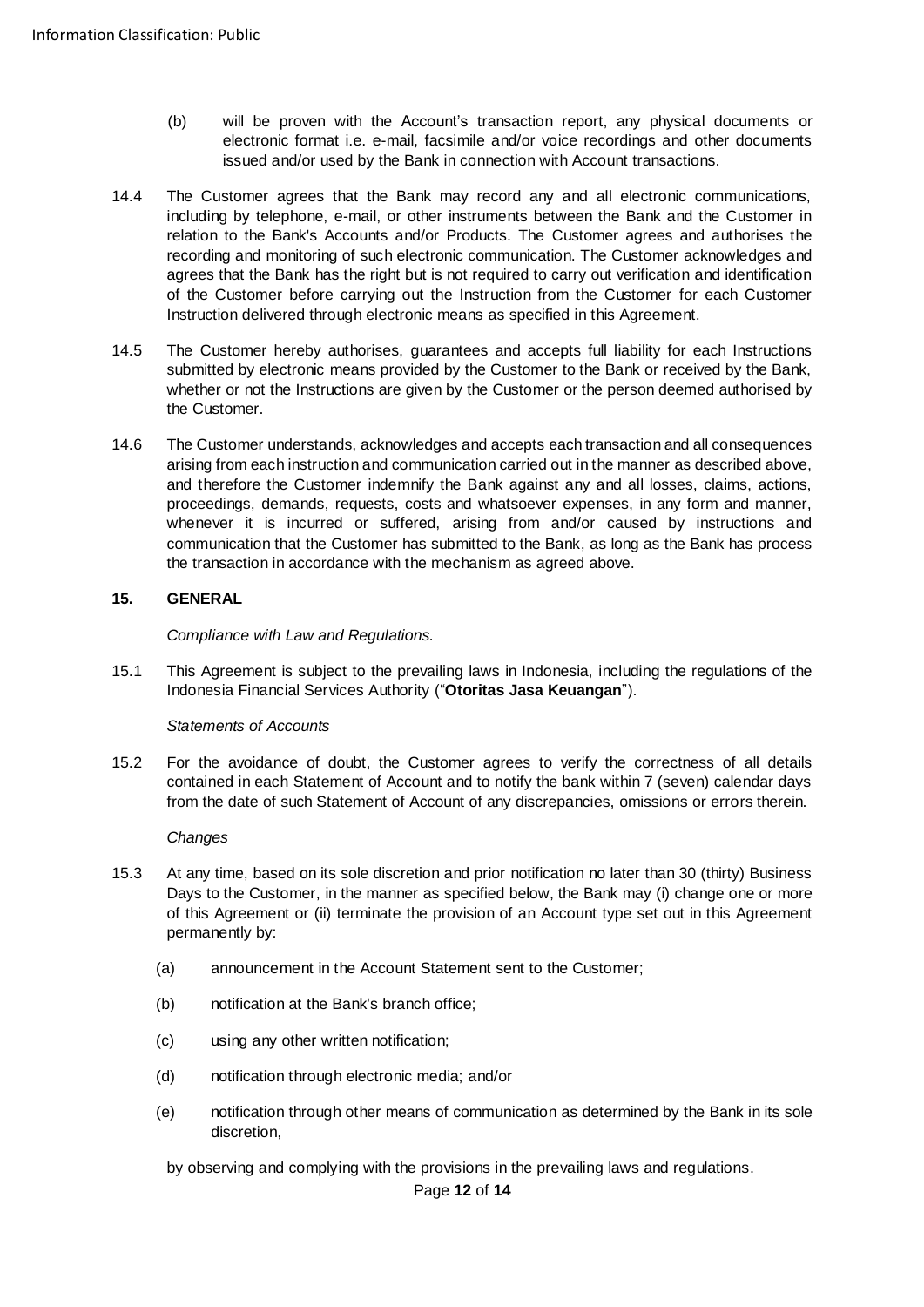- 15.4 If the Customer continues to use the Account (s) after the notification, the Customer is deemed to have agreed to and accepted these changes.
- 15.5 For the purpose of Account termination as provided in this Agreement, the Bank and the Customer hereby waive the provisions of Article 1266 of the Civil Code.

#### *Compensation / Calculation*

- <span id="page-12-0"></span>15.6 The Customer grants the right, power and full authority to the Bank, at any time to hold, withdraw and/or debit the Customer's Account or the Joint Account of the Customer in all branches of the Bank in order to pay or settle the Customer's entire outstanding and payable, currently or subsequently existing liabilities or debts. The Customer hereby renounces its rights to file objections or oppositions of any kind and for any reason against the account holding, disbursement and debiting conducted by the Bank.
- 15.7 The Customer and the Bank hereby waives and states the ineffectiveness of the provisions in Article 1427 of the Indonesian Civil Code in so far the Article requires that any receivables should have been paid/mature to make any compensation/offset of debt.
- 15.8 The Bank shall inform the Customer in the event that any Account is held, withdrawn and/or debited pursuant to Clause [15.6.](#page-12-0)

*FATCA Stipulation.* 

- 15.9 The Customer agrees that in the event the Customer is tax subject under Foreign Account Tax Compliance Act (FATCA), the Customer must complete any required document(s) and form(s) related with FATCA required by the Bank and ensure the validity of any information in those document(s) and form(s).
- 15.10 If the Customer is become subject to FATCA reporting, then the Customer shall give written confirmation to the Bank at least 30 (thi)rty) days after the change is known.

*CRS* (Common Reporting Standard)

- 15.11 Customer must complete the required information regarding CRS.
- 15.12 Customer agree to bank submit the tax information to Indonesian Tax Authority then forward this information to Partner's State Tax Authority.
- 15.13 If the Customer ignore the point above, Bank has the right to reject the business relationship with customers.
- 15.14 If there is change condition from previous CRS self-declaration information (invalid previous submission), customer shall to inform and give written confirmation to the Bank at least 90 (ninety) days after the change is known.

*Language* 

15.15 This Terms and Conditions is provided in English and Bahasa Indonesian, and in the event of inconsistency or conflict between the two versions, the Indonesian text will prevail.

#### *Bank Transparency*

15.16 The Bank has given adequate information regarding the characteristics of Products offered/marketed to the Customer and the Customer has understood and comprehended all consequences of utilizing the Products, including the benefits, risks and costs inherent therein.